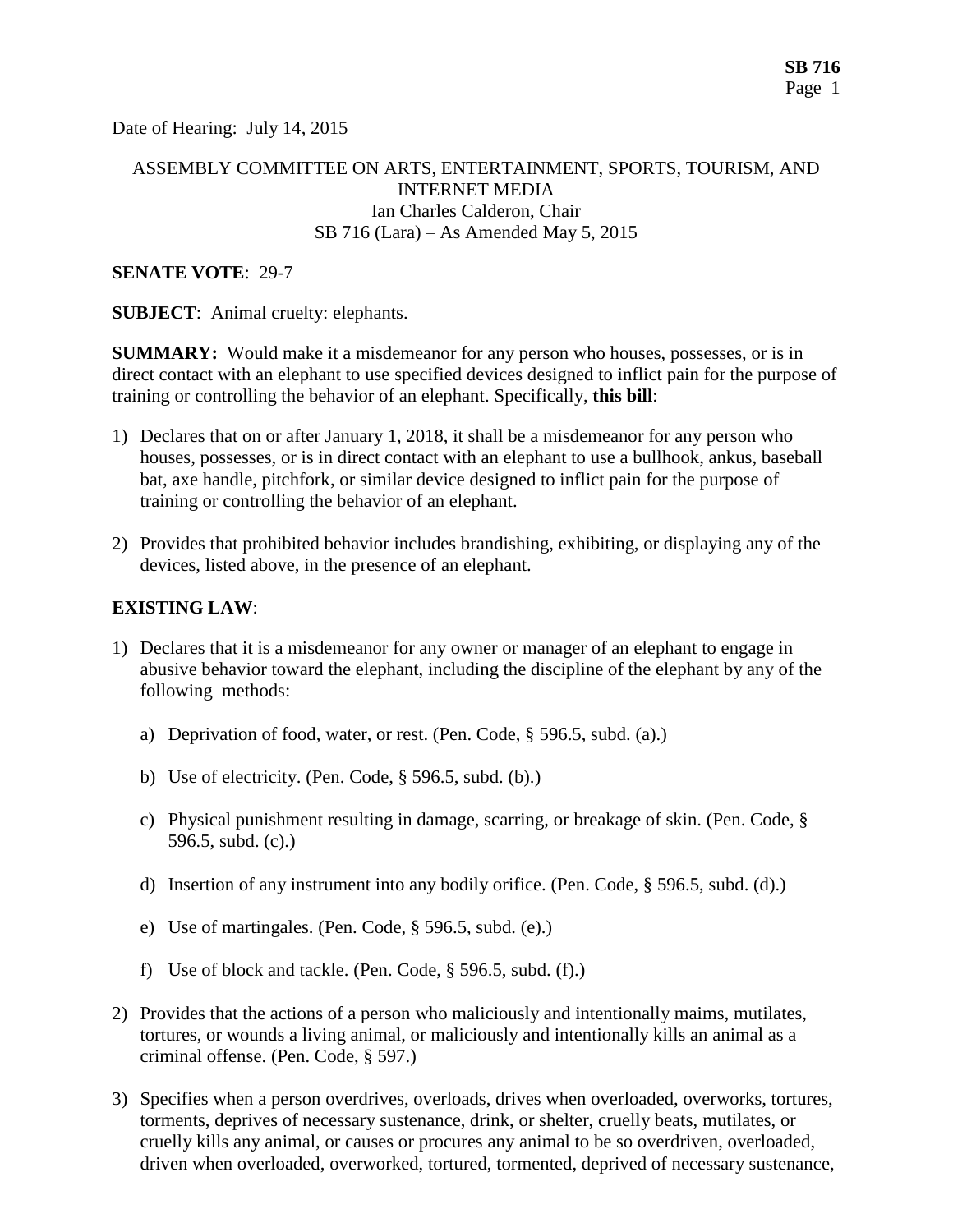drink, shelter, or to be cruelly beaten, mutilated, or cruelly killed; and whoever, having the charge or custody of any animal, either as owner or otherwise, subjects any animal to needless suffering, or inflicts unnecessary cruelty upon the animal, or in any manner abuses any animal, or fails to provide the animal with proper food, drink, or shelter or protection from the weather, or who drives, rides, or otherwise uses the animal when unfit for labor as a criminal offense. (Pen. Code, § 597, subd. (b).)

- 4) Requires punishment as a felony by imprisonment pursuant to subdivision (h) of Section 1170, or by a fine of not more than twenty thousand dollars (\$20,000), or by both that fine and imprisonment, or alternatively, as a misdemeanor by imprisonment in a county jail for not more than one year, or by a fine of not more than twenty thousand dollars (\$20,000), or by both that fine and imprisonment for violations of Penal Code section 597 (animal cruelty). (Pen. Code, § 597, subd. (d).)
- 5) Requires that if a defendant is granted probation for a conviction of animal cruelty, the court shall order the defendant to pay for, and successfully complete, counseling, as determined by the court, designed to evaluate and treat behavior or conduct disorders. If the court finds that the defendant is financially unable to pay for that counseling, the court may develop a sliding fee schedule based upon the defendant's ability to pay. The counseling shall be in addition to any other terms and conditions of probation, including any term of imprisonment and any fine. If the court does not order custody as a condition of probation for a conviction under this section, the court shall specify on the court record the reason or reasons for not ordering custody. This does not apply to cases involving police dogs or horses as described in Section 600. (Pen. Code, § 597, subd. (h).)

# **FISCAL EFFECT**: Unknown

# **COMMENTS**:

- 1) *Author's statement of need for legislation:* According to the author, "SB 716 simply codifies industry standards for elephant management by prohibiting the use of bullhooks, bats, and pitchforks to discipline an elephant. A bullhook is typically embedded into most sensitive areas of an elephant, which involves areas around the ears, mouth, and back of the legs. The use of this instrument also puts handlers at severe risk, should an elephant decide to rebel against the trainer. Since 1990, there have been at least 16 human deaths, and 135 injuries in the U.S. have been attributed to elephants. Simply put, it is time for the State to prohibit this inhumane practice."
- 2) *Background*:
	- a) *Existing state and federal law prohibits animal abuse, and provides specific protections for elephants*. As mentioned in the "Existing Law" section above, California law makes abuse of an animal a crime punishable under the Penal Code. Further specific protections exist for elephants, including (Pen. Code, § 596.5, subd. (a).) which provides, "It shall be a misdemeanor for any owner or manager of an elephant to engage in abusive behavior toward the elephant, . . ." Id. The statute goes on to list specific conduct which is included under "abusive behavior," but does not limit the definition of abusive behavior towards an elephant in any way. A "bull hook" or "guide" used by an owner or manager to engage in abusive behavior toward the elephant is already a crime under existing law.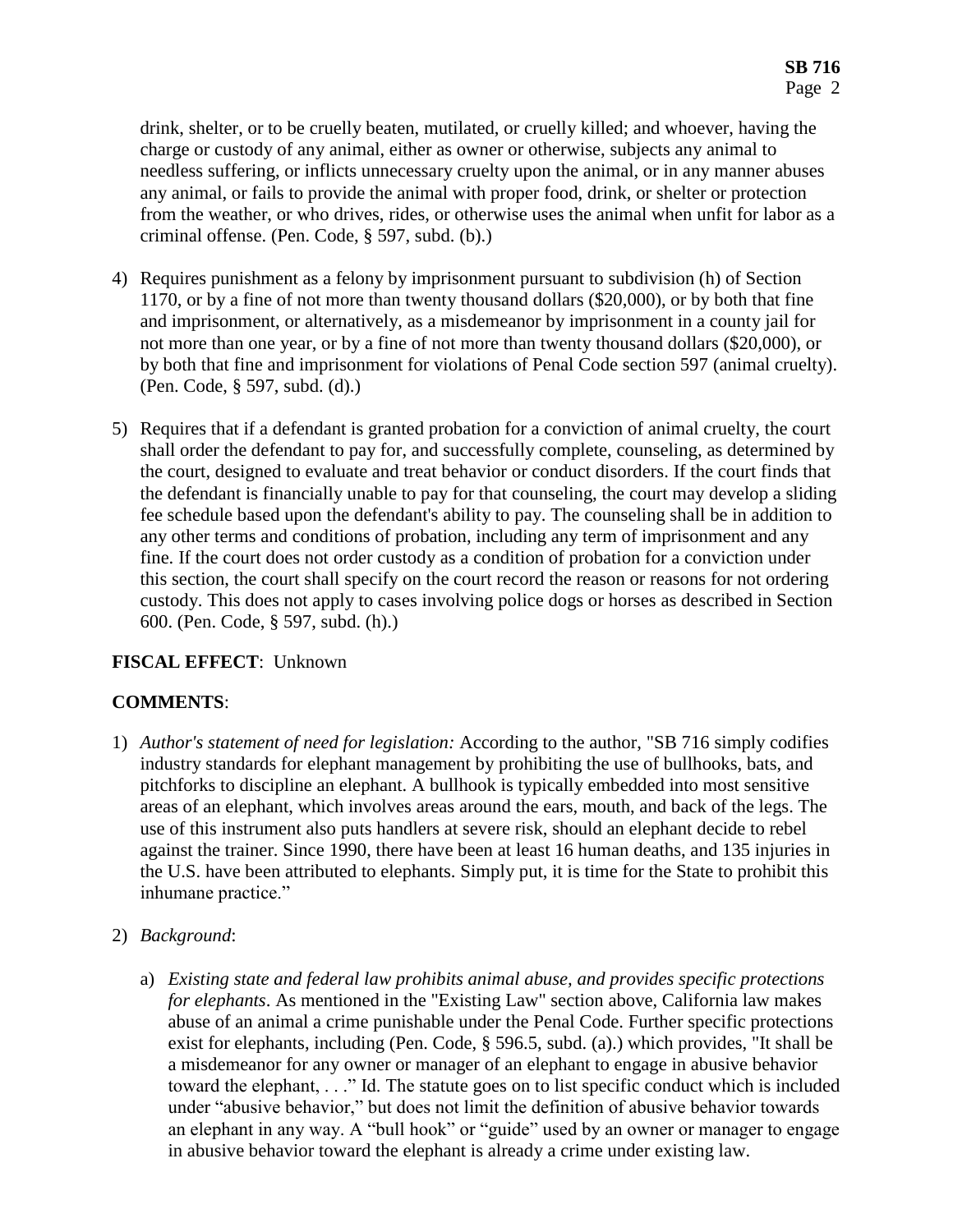Enforcement of these laws is done at the local level by the local Animal Control Officer and local law enforcement.

In addition, federal law provides, under the Animal Welfare Act (AWA), that zoos, circuses, transporters, roadside menageries and exhibitors of elephants must be licensed and participate in record-keeping and marking requirements. Additional protections exist governing their care, handling, and transport. The AWA gives power to the Secretary of Agriculture and the United States Department of Agriculture, whose power is further delegated to the Animal Plant and Health Inspection Service (APHIS) to administer and enforce the AWA's requirements. APHIS enforces the Act through conducting inspections and instituting rules and regulations for facilities. APHIS is required to conduct yearly inspections and investigate facilities whenever a complaint is filed.

Unlike California law, the AWA does not prohibit any particular instruments in the handling of elephants or other warm blooded animals.

b) *Two models for handling elephants: protected contact and free contact.* There are two models for elephant trainers and caretakers to interact with elephants: "protective contact" and "free contact." In the protective contact model, the trainer or caretaker only interacts with elephants through a barrier or fence. In free contact the trainer/caretaker shares a physical space with the elephant. According to some experts, the bullhook/guide is necessary for free contact training or management. Without use of the "bull hook" or "guide," free contact is not a viable model for interacting with elephants. In order to have a live performance involving an elephant, for instance, free contact is necessary. A live performance with elephants typically occurs in a circus, but can also include use of elephants in films, events like county fairs, or attractions such as theme parks and safari experience parks.

It should be noted that while California zoos accredited by the Association of Zoos and Aquariums (AZA), along with many other facilities housing elephants no longer use bullhooks, the American Veterinary Medicine Association (AVMA) policy does not prohibit the use of guides/bullhooks, and many facilities nationwide have contacted the committee to state that they incorporate guides into their protected contact protocol.

AVMA policy prohibits the use of guides in a manner which inflicts harm on an elephant, but allows use of the guide as a husbandry tool for elephant management. "The AVMA condemns the use of guides to puncture, lacerate, strike or inflict harm upon an elephant. Elephant guides are husbandry tools that consist of a shaft capped by one straight and one curved end. The ends are blunt and tapered, and are used to touch parts of the elephant's body as a cue to elicit specific actions or behaviors, with the handler exerting very little pressure. The ends should contact, but should not tear or penetrate the skin." (*Elephant Guides and Tethers*, AVMA.)

[www.avma.org/KB/Policies/Pages/Elephant-Guides-and-Tethers.aspx](http://www.avma.org/KB/Policies/Pages/Elephant-Guides-and-Tethers.aspx)

"Guides and tethers are used for training elephants in some elephant management systems, and appropriate training is important for facilitating veterinary care. However, guides and tethers should only be used in a manner consistent with the promotion of optimum welfare of the elephant. Personnel using these devices should be trained adequately, as well as introduced to alternative management systems." (*Elephant Guides*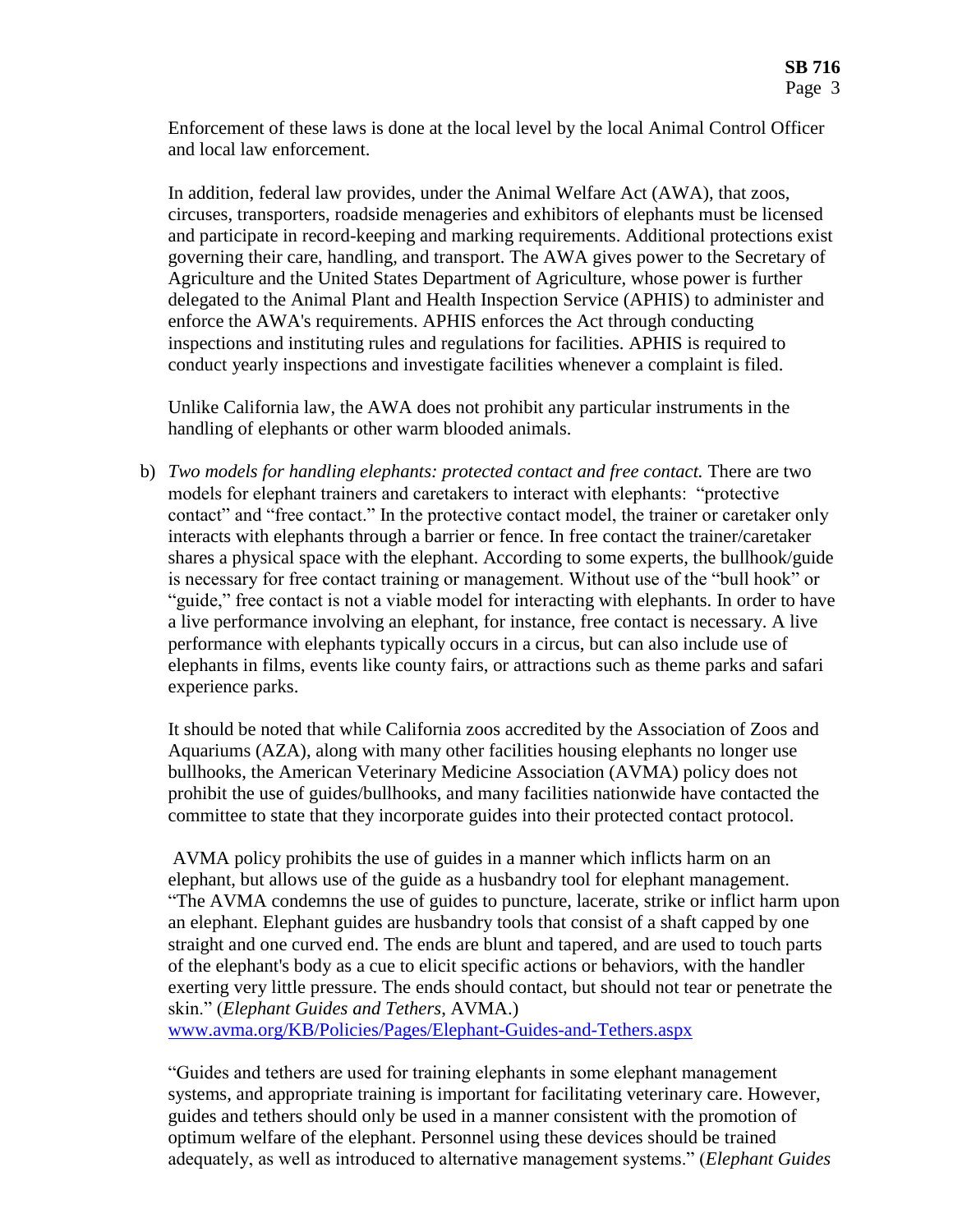*and Tethers*, AVMA.) [www.avma.org/KB/Policies/Pages/Elephant-Guides-and-](http://www.avma.org/KB/Policies/Pages/Elephant-Guides-and-Tethers.aspx)[Tethers.aspx](http://www.avma.org/KB/Policies/Pages/Elephant-Guides-and-Tethers.aspx)

c) *Elephants in the California entertainment and tourism industries*: *Impacted entities are two businesses where the public interacts directly with elephants.* As mentioned above, all zoos and major sanctuaries in California have moved to protected contact and have ceased use of the guide tool. There are two remaining commercial organizations - which have 10 elephants between them - that have direct contact with elephants as their business model. Both claim they need to use guide tools in order to provide their services. The first is Have Trunk Will Travel, who provides elephants for work in films, television, commercials, traditional Indian weddings, as well as offering elephant rides at fairs and theme parks. They are the exclusive providers of elephants to the film industry and have worked on projects such as George of the Jungle and Water for Elephants. Their research and development of elephant handling and medical care techniques are recognized nationwide.

The second affected business is the Monterey Zoo, which offers a safari style bed and breakfast experience, public meet and greets with exotic animals and educational experience and research facilities all inside an expansive property outside of Salinas California. There are over 100 exotic animals onsite, with five elephants among them. Education, public interaction with exotic animals and research are all supported through a related non-profit as well as the proceeds from their ranch. The facility's animals are also stars of stage and screen, with their lions and bears, parrots, squirrels, yaks and more appearing in numerous television shows, commercials and films. The Monterey Zoo is currently undergoing a \$10 million dollar renovation and expansion of their facility.

The committee also heard from The American Humane Association, the film industry expert veterinary officers who grant films with the "No Animal Was Harmed" certification for films, who also use the guide tool in their work with elephants.

Conversely, PAWS wildlife sanctuary offers tours of their facility with up-close-but-notouch encounters with elephants, known as "Seeing the elephant" tours. Visitors are able to observe the elephant's habitat, special handling techniques for bull elephants, and observe positive reinforcement training to deal with medical problems and foot care. Education and conservation are combined with overnight options and vegetarian lunches. These tours would not be impacted by passage of SB 716.

- 3) *Arguments in support:* 
	- a) *Use of the "guide" or "bull hook" is de facto abuse.* According to the sponsor, a "bullhook is a steel-pointed rod resembling a fireplace poker that is used to prod, hook, and strike elephants in order to dominate and control them during training, performing, and handling. The sharp tip and hook are applied with varying degrees of pressure to sensitive spots on an elephant's body, causing the elephant to recoil from the source of pain. The handle is used as a club, inflicting substantial pain by striking areas where little tissue separates skin and bone. . . . Elephant calves are forcibly separated from their mothers (females elephants naturally remain with their mothers for life) and taught to associate the bullhook with pain and fear. While the elephant is typically restrained, handlers repeatedly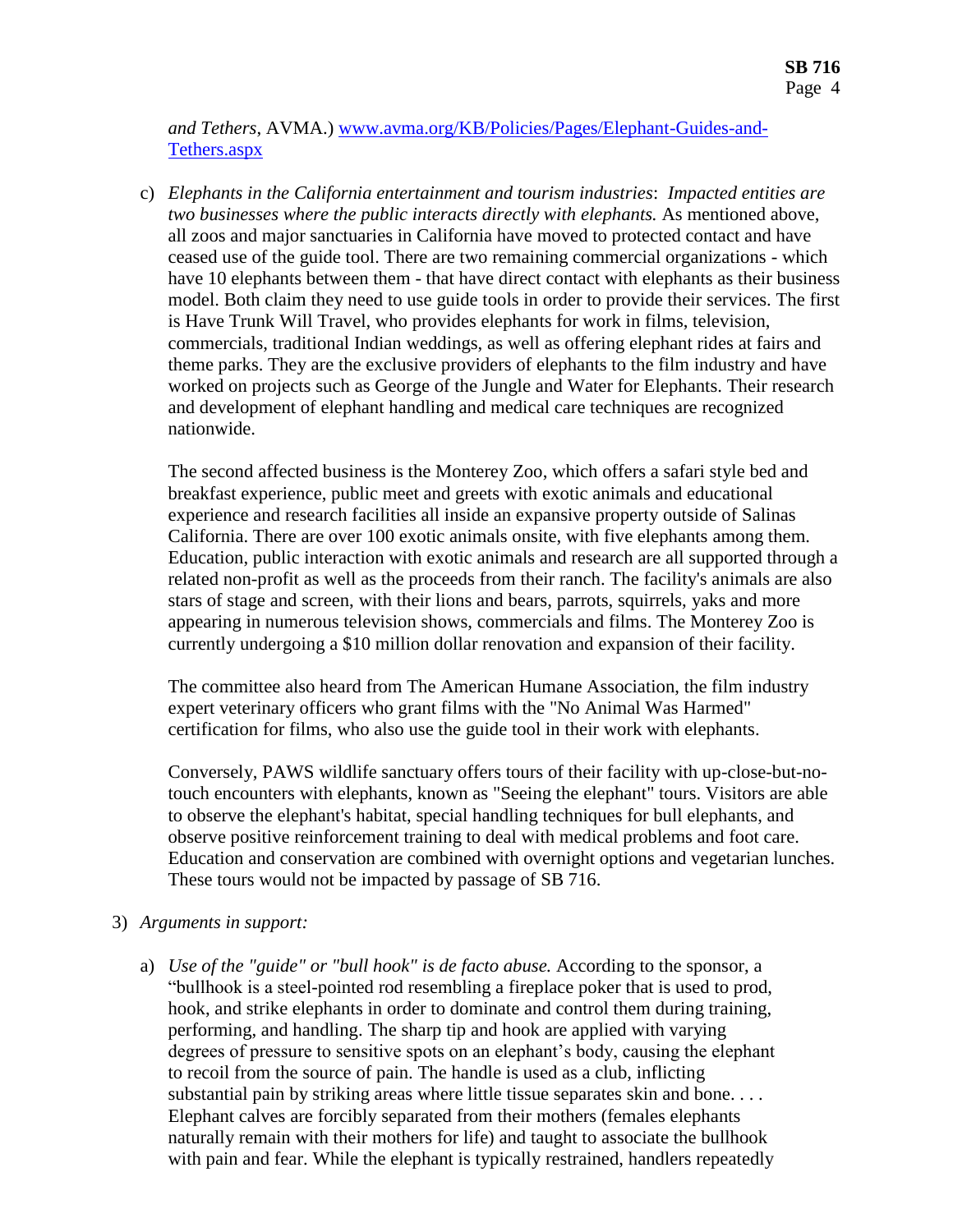administer sharp jabs and hooks with the bullhook, and strike sensitive parts of their bodies with the handle or metal hook. Thereafter, the elephant responds to the bullhook out of fear of pain (moving away from the device) and will be expected to perform a behavior on cue or suffer the painful consequences. . . ."

The president and co-founder of PAWS, which is a co-sponsor of this bill, states in part, "Based on firsthand observations, I have concluded that there is no way to humanely use a bullhook – a weapon resembling a fireplace poker, with a sharp metal point and hook at the end – to train and manage elephants. By its very design, the bullhook is meant to inflict pain and instill fear. I have spent time around many circuses and personally seen handlers forcefully hook, jab and strike elephants with bullhooks on sensitive parts of their bodies before and during performances, and as a matter of routine handling. It was very obvious by the elephants' responses that they both anticipated and experienced pain."

- b) *The professional community of elephant handlers is moving away from direct human contact with elephants, and thus the instrument should be banned from use as outmoded.* The East Bay Zoological Society, which owns the Oakland Zoo, supports this bill, explaining in part that it has used the management style called "Protected Contact" described in Comment 2 above since 1991. "The elephants and staff do not share the same physical space, and the elephants also have a choice of whether or not to participate in training sessions. This management style ensures not only the safety and care of our elephants, but also our staff. According to the Humane Society of the United States, "California zoos accredited by the Association of Zoos and Aquariums (AZA) no longer use bullhooks, nor does the Performing Animal Welfare Society's sanctuary which is home to numerous rescued elephants. The AZA now also urges *all* its member zoos to switch to a safer and more humane elephant training system that does not utilize the bullhook." (Emphasis in original).
- 4) Arguments in opposition:
	- a) *Existing law is sufficiently protective of elephants*. Numerous letters to the committee contain similar language and content to the effect of the following: In addition to state laws against animal abuse, and specific laws protecting elephants, there are existing federal regulations that strictly govern elephant care under the Animal Welfare Act, that are overseen and revised frequently by the U.S. Department of Agriculture, animal and Plant Health Inspection Service (USDA/APHIS). USDA/APHIS utilizes trained veterinary professionals who are instructed specifically in animal/elephant care and welfare to conduct regular inspections of all license exhibitors of elephants (and other animals)."
	- *b) The "guide" is a humane and irreplaceable aspect of elephant handling in direct contact with humans, which many vets and zoo keepers still need to use, in addition to use with performing animals.* According to the Elephant Managers Association (EMA), who oppose this measure, "All animal species are vastly different in their husbandry needs and each species requires specialized equipment to ensure proper care. Tools such as the elephant guide (or bullhooks) are safe and productive components of elephant care and training. Elephant tools are not intended to injure or harm the animal and are proven and humane husbandry tools that are widely utilized by knowledgeable and experienced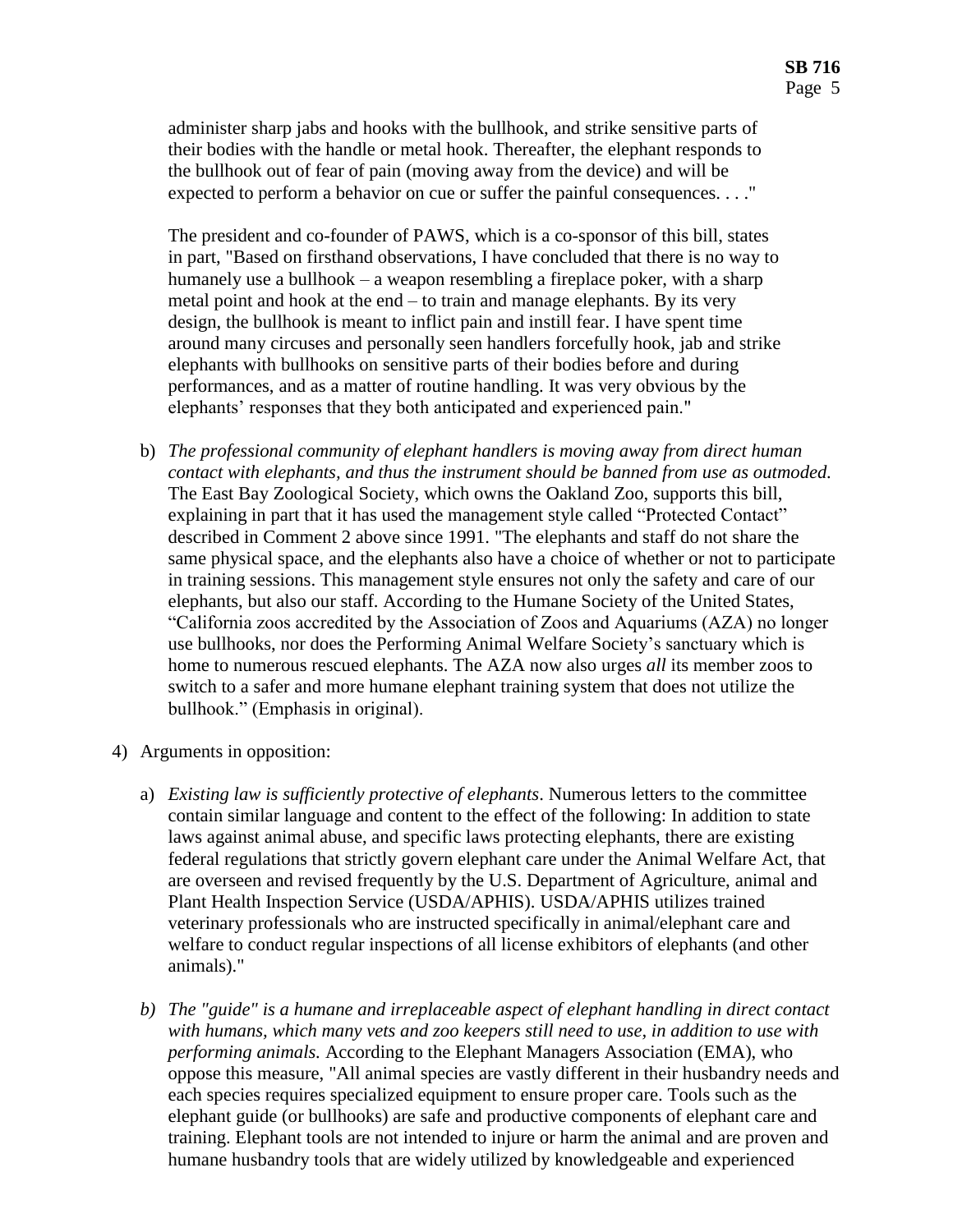elephant care professionals in a variety of settings. They also add an increased degree of safety for the trainer, the animal, and the public."

Additionally, they add, "The American Veterinary Medical Association (AVMA) has gone on record supporting the use of professional tools, including the guide, to manage elephants." In particular, The EMA states, "All animal species are able to be trained using "operant conditioning." This is a type of learning in which the probability of a behavior recurring is increased or decreased by the consequences that follow. This teaching process includes both positive and negative reinforcement. Operant conditioning is used in all forms of elephant care, and the process of training animals responsibly utilizes a variety of science-based techniques which are critical to providing proper welfare and husbandry. Utilizing an elephant guide and employing positive reinforcement are often part of the same overall operant conditioning system." They relay a concern with reliance solely upon protected contact, which depends upon the animal's choice to cooperate, especially with baby elephants that are not yet conditioned to approach their medical treatment area, which is when elephants don't feel well; they won't come into medical pens for treatment. Sadly, this has resulted in more than one baby elephant's death from a treatable condition, an EMA representative asserts.

c) *Economic hardship: lost tourism and entertainment dollars.* The Western Fairs Association, states in opposition, "Our organization has been monitoring proposed legislation regarding guides for several years. Groups including the Elephant Manager's Association, the Zoological Association of America, the Association of Zoos and Aquariums, the International Elephant Foundation Elephant Husbandry Resource Guide, and the American Veterinary Medical Association all recognize the guide as a husbandry tool to aid in caring of elephants and have policies in place for its use. …We see the efforts to ban the guide -- effectively shutting down elephant exhibits and rides at fairs -- as the beginning of a slippery slope that has serious implications for all fairs."

The Salinas Valley Chamber of Commerce adds in opposition, "The Monterey Zoo is an important tourist attraction in our area and elephants are the flagship of their new facility. Should the proposed legislation in SB 716 be enacted, it would create severe barriers to the success of this responsible 501©(3) non-profit organization that provides so much to our community."

d) *Request for amendments: assignment of responsible oversight agency to existing California Fish and Wildlife Committee on "restricted species held by exhibitors," and one year extension of delayed implementation*. Concern has been raised that if SB 716 were to become law and use of the bullhook/ankus is outlawed; there is not sufficient guidance in the measure to direct development of an alternative tool and approve adoption for use. For instance, if a tool is created that is similar in design, but without barbs or points at the tips (imagine something more like a cane than a fire poker), that implement would seem to comply with the intention of the bill to be a tool for "training or controlling the behavior of an elephant" which is not "designed to inflict pain." Who will be the agency authorized to make that determination? As mentioned above, the enforcement of animal abuse laws falls upon the local Animal Control and law enforcement; that disbursement of authority would make uniform compliance and adoption of accepted tools of husbandry difficult to achieve.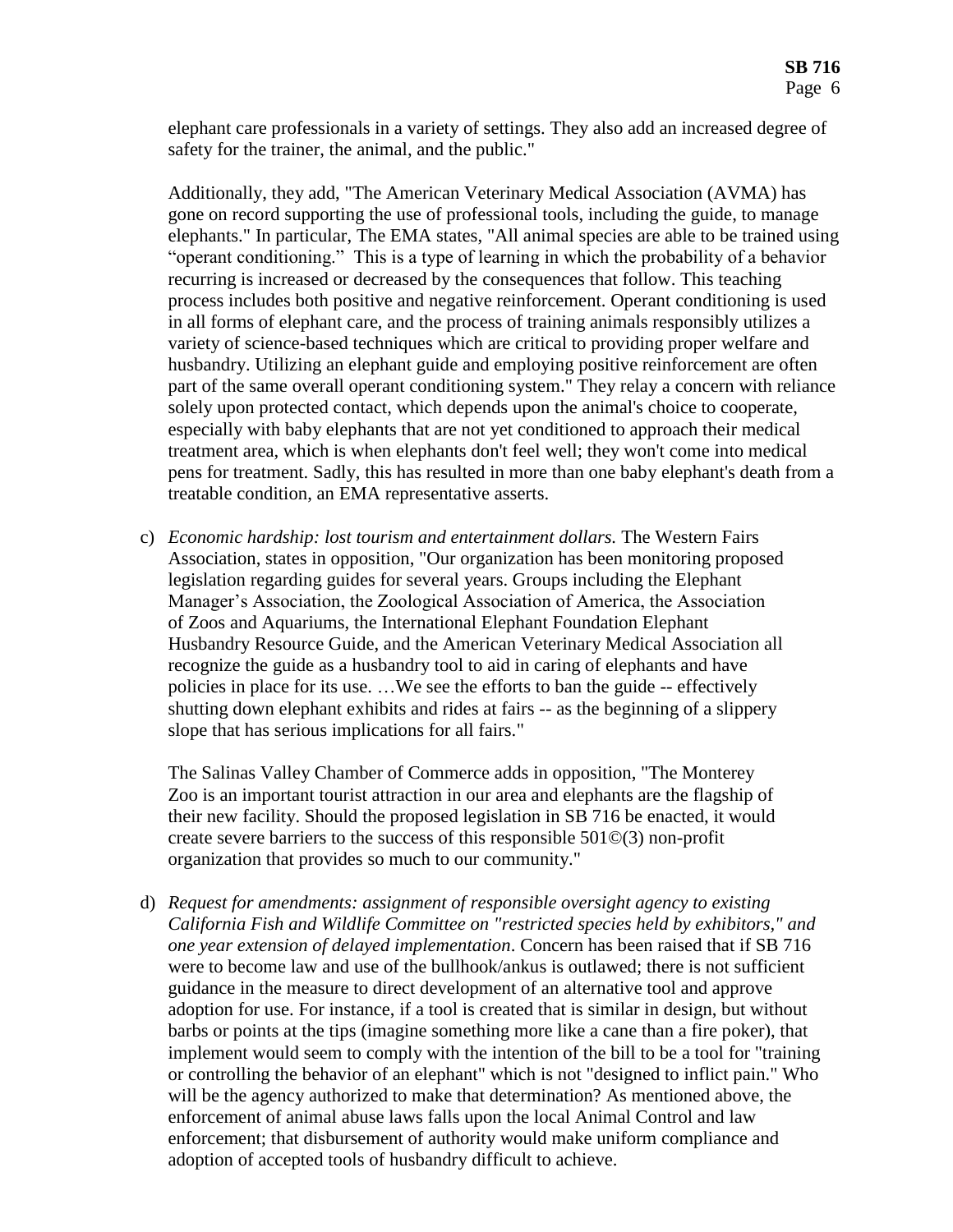In order to address this situation, the Monterey Zoo and Have Trunk Will Travel urge the adoption of amendments to refer the implementation and adoption of any new husbandry tool to the Department of Fish and Wildlife. In support of this concept, they share the following:

"Specifics on animal husbandry and care as well as tools used in animal care for species requiring permits in California are regulated by section 671 of title 14 of the California Code of Regulations. Section 671 of Title 14 of the California Code of Regulations contains all of the specifics on the care and housing of restricted species held by licensed exhibitors, including husbandry tools. Per Section 671, the California Fish and Wildlife Commission has an appointed committee that is required to meet on a scheduled basis to address such issues as addressed in SB 716, and submit recommendations to the Director of Fish and Wildlife. After the Committee votes on such issues and presents their report to the Director, he then may present his recommendation to the Fish and Wildlife Commission, where the law may be modified."

"The Director of Fish and Wildlife's Advisory Committee is composed of representatives of Human Society of the United States, PAWS, Monterey Zoo, Have Trunk Will Travel, UC Davis, laboratories, education facilities, several other animal rights representatives, and animal experts as well as representatives from Fish and Game legal, enforcement and licensing departments. This Committee needs to have the opportunity to debate this issue and possibly come to middle ground on an acceptable means of developing and using the guide tool. The use of the guide tool (bullhook) should go through this proper channel where individuals with actual and specific professional experience with these matters can apply both science and experience to their task."

In addition to the amendment to refer the enforcement and oversight of the issue to Fish and Wildlife, Monterey Zoo and Have Trunk Will Travel also request an extension of the date of implementation, to January 1, 2020, in order to allow sufficient time for the administrative process to determine an acceptable husbandry tool, and the affected entities proper time to retrain their staff and elephants to its proper use.

- 5) Committee comments:
	- a) *Definitions: Is a "Guide" by any other name still covered by SB 716?* The opposing sides of this legislation use differing terminology to refer to the same tool of elephant husbandry, supporters often referring to "bull hooks" or sometimes "ankus", while opponents refer to a "guide." As defined in, *Literature Review on the Welfare Implications of Elephant Training*, (April 2008), the guide is a shaft with a tapered metal hook attached, and it sometimes has a blunt metal point at the end. It is also sometime referred to as the ankus, (bull)hook, or goad. The guide extends a handler's reach so s/he may touch, push, or pull various parts of the elephant's body. A guide is used in all free contact programs in the United States, and may also be used in conjunction with protected contact. [www.avma.org/KB/Resources/LiteratureReviews/Documents/elephant\\_training\\_bgnd.pdf](http://www.avma.org/KB/Resources/LiteratureReviews/Documents/elephant_training_bgnd.pdf)

This legislation prohibits the use of a bullhook, ankus, baseball bat, axe handle, pitchfork, or similar device *designed to inflict pain*… The bill does not include "guide" in its list of prohibited husbandry devices. Many opponents of this legislation believe that the use of a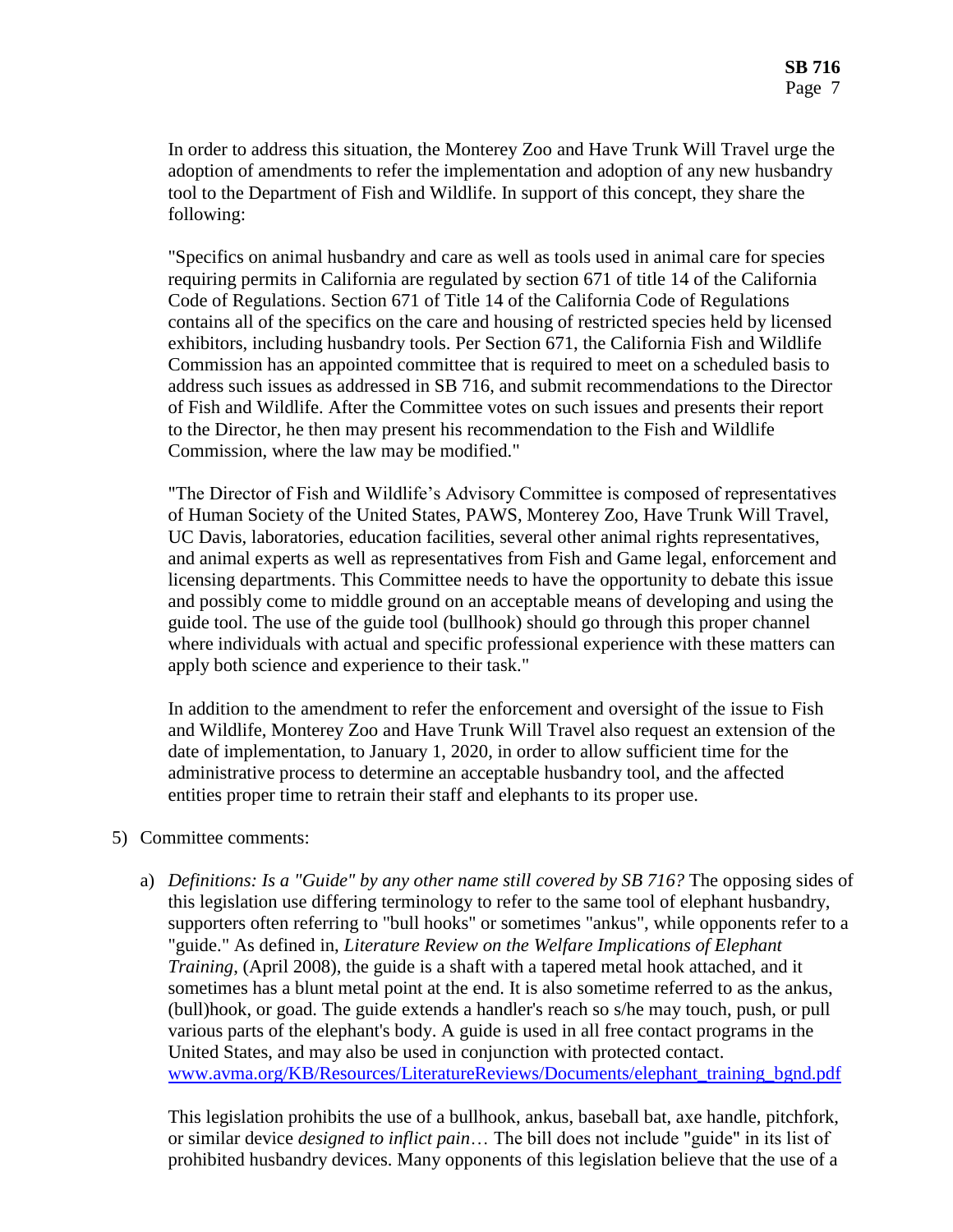guide, when done properly, is not painful to the animal. They further argue that it is not intended to be painful, but rather mimic the physical interplay of tugging and prodding common in elephants. Additionally, earlier versions of this measure contained reference to the word "guide", but it was amended out. Therefore, there is some ambiguity as to whether use of the "guide" would be prohibited by this bill. The author may wish to clarify this by expressly including reference to guides and adding a definition.

- b) *Conflict within scope of covered persons within PC 596.5 (a) and (b).* This bill amends an existing section of the Penal Code, 596.5 which contains prohibited devices and abusive acts directed at elephants done by "*any owner or manager of an elephant*" and as of January 1, 2018 the new subsection (b) will prohibit use, including brandishing, exhibiting, or displaying or enumerated additional prohibited devices (bullhook, ankus, pitch fork, etc…), by "*any person who houses, possesses, or is in direct contact with an elephant."* The committee wishes to point out that a conflict in the scope exists between these two sections, with the latter being substantially more broad than the existing law (which will remain in force). The author may wish to amend subsection (a) to also address abusive acts by any person who houses, possesses, or is in direct contact with an elephant, in order to provide consistency within the section.
- 6) *Prior Legislation*:
	- a) AB 777 (Levine), of 2007-2008, would have prohibited specified conduct in relation to housing, possessing, contacting, or traveling with an elephant. AB 777 was held in the Assembly Public Safety Committee
	- b) AB 3027 (Levine), of 2005-2006, would have prevented the use an Ankus, bullhook, or similar device on an elephant. Would have prevented the use of any chain that is used to restrain an elephant, except if utilized for the shortest amount of time necessary to provide actual medical treatment. AB 3027 was held in the Assembly Appropriations Committee.
	- c) AB 1000 (Horcher), of 1995-96, would have prohibited the chaining of elephants in their permanent facility unless the chaining was for training purposes limited to two hours per a day or veterinary care. AB 1000 failed passage in the Assembly Committee on Public Safety.

# **REGISTERED SUPPORT / OPPOSITION**:

# **Support**

# **Organizations (CA)**

Active Environment American Society for the Prevention of the Cruelty to Animals Animal Film Festival Animal Legal Defense Fund City and County of San Francisco, Board of Supervisors City of Los Angeles City of Oakland Elephant Voices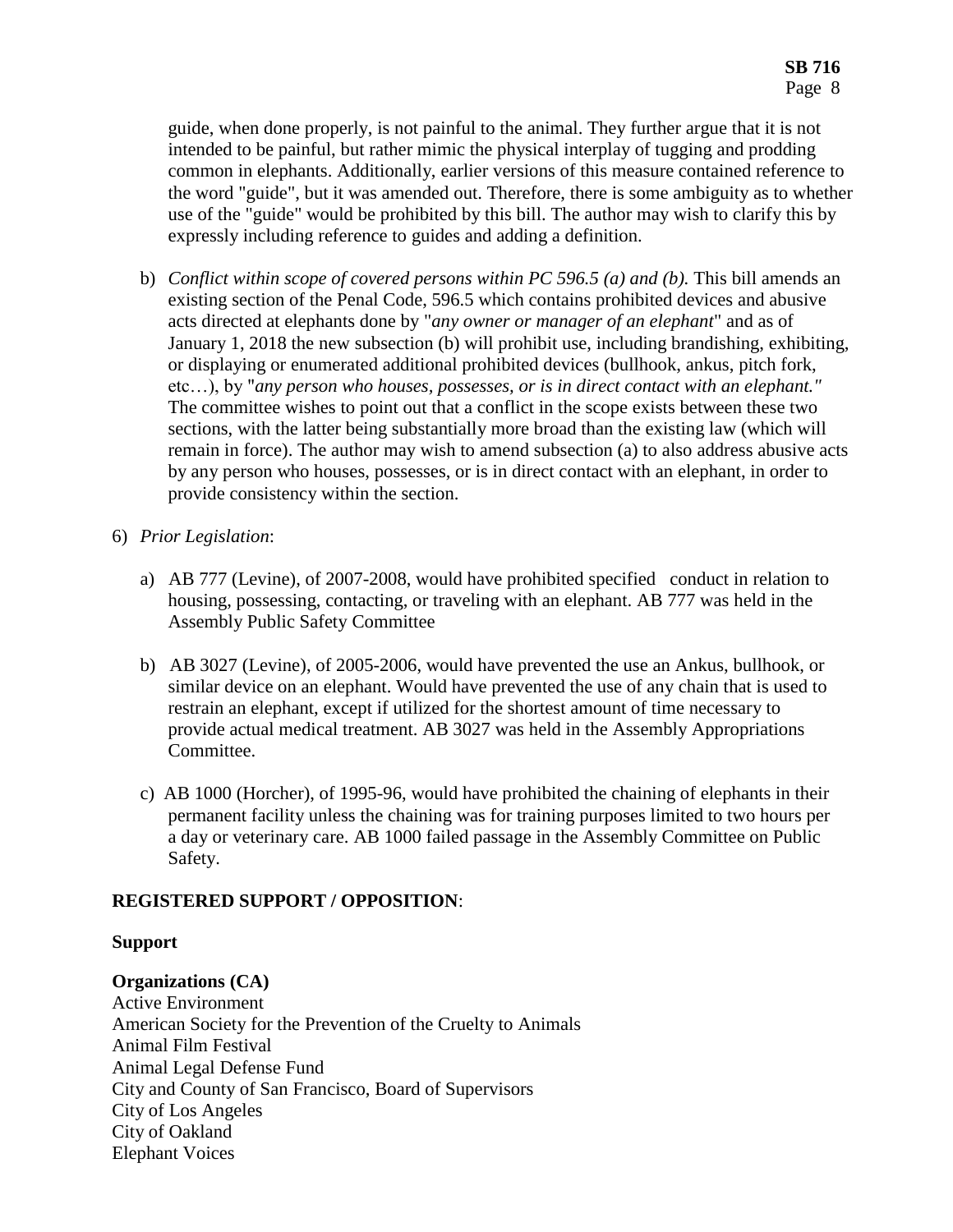Global Sanctuary for Elephants Humane Society Veterinary Medical Association In Defense of Animals International Marine Mammal Project Laborer's International Union of North America, Local 777 & 792 Last Chance for Animals Lions, Tigers and Bears March for Elephants Oakland Zoo Performing Animal Welfare Society Sacramento SPCA San Diego Humane Society San Francisco SPCA Santa Clara County Activists for Animals Sierra Wildlife Coalition Society for the Prevention of Cruelty to Animals Los Angeles State Humane Association of California The Elephant Sanctuary The Fund for Animals The Global March for Elephants and Rhinos The League of Humane Voters, California Chapter The Marin Humane Society

#### **Organizations (Out of State)**

Action for Animals Best Friends Animal Society Detroit Zoological Society Elephant Trust Global Sanctuary for Elephants Humane Society Veterinary Medical Association The Elephant Sanctuary in Tennessee The Humane Society of the United States Uganda Carnivore Program

8 California residents 12 Out of state individuals

#### **Opposition**

#### **Organizations (CA)**

American Humane Association Hollywood Animal Actors of Hollywood California Fairs Alliance Circus Fans Association of America Face in the Crowd Casting Farm Bureau Monterey Gentle Jungle, Inc. Have Trunk Will Travel Los Angeles Foundation for the Circus Arts